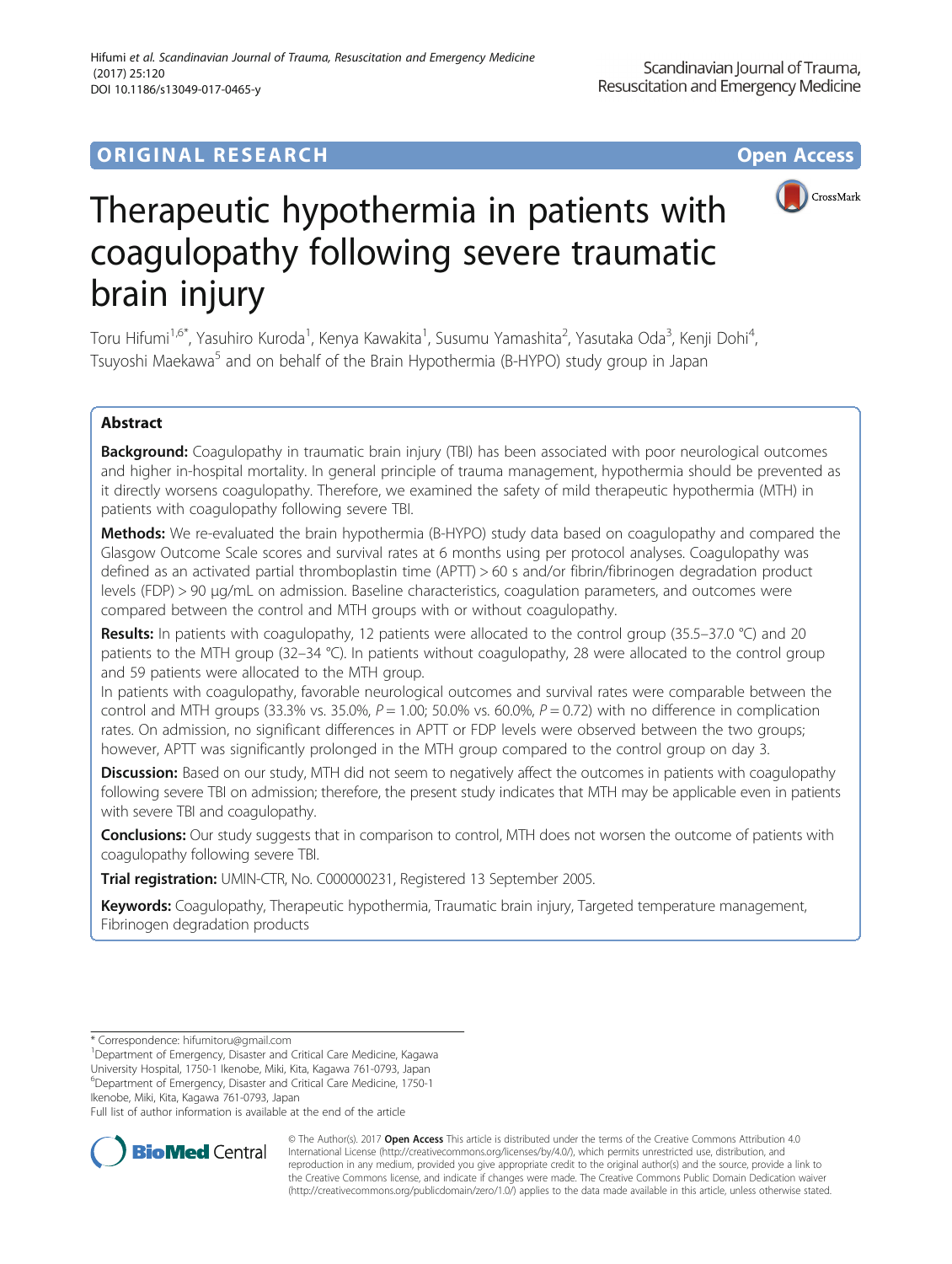## Background

Coagulopathy in traumatic brain injury (TBI) has been associated with poor neurological outcomes and higher in-hospital mortality [[1](#page-7-0)–[5](#page-7-0)]. However, in previous studies, the reported incidence of coagulopathy in isolated TBI patients has varied from 7% to 86% due to the use of differing definitions of coagulopathy [\[1, 6, 7\]](#page-7-0).

Recently, a revised lethal triad has been proposed, with coagulopathy (fibrin/fibrinogen degradation products (FDP) levels  $>90 \mu g/mL$ ) posited to have a central role [[8](#page-7-0)]. As a general principle of trauma management, hypothermia should be prevented as it directly worsens coagulopathy. In vitro studies have demonstrated that hypothermia below 33 °C can cause coagulation dysfunction; however, the risk of bleeding associated with mild therapeutic hypothermia (MTH) is considered to be relatively small [[9](#page-7-0), [10](#page-7-0)].

Many randomized clinical trials (RCT) have been conducted to investigate the effectiveness of MTH for TBI, but they could not demonstrate more favourable outcomes than those obtained by normothermia (at 37 °C) [[11](#page-7-0)–[13](#page-7-0)]. However, the latest guidelines from an expert panel suggested considering TTM at 34–35 °C in order to lower ICP in TBI patients with refractory intracranial hypertension despite medical treatments [\[14](#page-7-0)]. Furthermore, trials examining efficacy and safety in patients with coagulopathy following TBI are yet to be conducted [[11](#page-7-0)–[13](#page-7-0), [15](#page-7-0), [16](#page-7-0)]. Therefore, we examined the hypothesis that MTH is harmful in patients with coagulopathy following severe TBI. The purpose of the present study was to examine the effect of coagulopathy on the safety of MTH compared to control in patients with severe TBI.

## Methods

### B-HYPO study

The B-HYPO study was conducted as a prospective, multicenter RCT between December 2002 and September 2008. The protocol was approved by the Institutional Review Board of each participating hospital, and the trial was registered at the University Hospital Medical Information Network site (UMIN-CTR, No. C000000231, Registered 13 September 2005) in Japan and at the National Institutes of Health site (Clinical Trials. Gov, Identifier NCT00134472, Registered 23 August 2005) in the United States of America. In brief, inclusion criteria were as follows: age 15–69 years for both sexes and a Glasgow Coma Scale (GCS) score of 4–8. Written informed consent was obtained from legally authorized representatives of patients prior to inclusion. If informed consent could not be obtained within 2 h of admission, the consent policy was waived.

## Targeted temperature management (TTM)

Treatments were performed as described in our original paper [[15\]](#page-7-0). In brief, cooling was initiated within 2 h of

the onset of TBI. The goal in each group was to achieve the targeted temperature within 6 h of the onset of TBI and to maintain this temperature for at least 72 h, predominantly using surface cooling blankets. After 72 h, the temperature was maintained at <38 °C until 7 days after the onset of TBI.

## Definition of coagulopathy

In previous literature, definitions of coagulopathy using the activated partial thromboplastin time (APTT) have varied from 32 s to 60 s [[1](#page-7-0), [17\]](#page-7-0). In the present study, we adopted the most severe APTT criteria (60 s). Accordingly, patients with an APTT >60 s and/or an FDP level > 90 μg/mL on admission were allocated to the coagulopathy group [\[18](#page-7-0)–[20\]](#page-7-0).

### Patients

In the original paper, 150 patients were randomly assigned (1:2 allocation ratio) to either the control group (35.5–37.0 °C) or the MTH group (32.0–34.0 °C), and analyzed by intention to treat analyses [[15\]](#page-7-0). Per-protocol analyses were performed in 135 patients (control, 47 patients and MTH, 88 patients) [\[21](#page-7-0)]. In the present post hoc study, we re-evaluated these data ( $n = 135$ ) based on initial coagulation markers, APTT, and/or FDP levels. Sixteen patients (control, 7 patients and MTH, 9 patients) were excluded as either APTT or FDP values were unavailable (Fig. [1\)](#page-2-0). Patients were classified as either coagulopathy ( $n = 32, 26.9%$ ) or non-coagulopathy  $(n = 87, 73.1\%)$ . In patients with coagulopathy, 12 patients were allocated to the control group and 20 patients to the MTH group. In patients without coagulopathy, 28 were allocated to the control group and 59 patients were allocated to the MTH group.

## Data collection and study outcomes

Data on the following parameters were collected: age, gender, systolic blood pressure, heart rate, GCS, unreactive pupil or pupils, platelet counts, APTT, fibrinogen, FDP, Traumatic Coma Data Bank classification, Injury Severity Score (ISS), Abbreviated ISS (AIS) for the head, AIS score  $\geq$  4 for other organs on admission, complication rate during TTM, surgical intervention for TBI during administration, and favorable neurological outcomes and survival rates at 6 months following TBI. APTT and FDP levels in the acute phase (time to admission to day 3) were compared between the control and MTH groups with or without coagulopathy, respectively. Platelet counts in the acute phase (time to admission to day 3) were also compared between the control and MTH groups with coagulopathy.

The primary outcomes were favorable neurological outcomes, survival rates, and complication rates between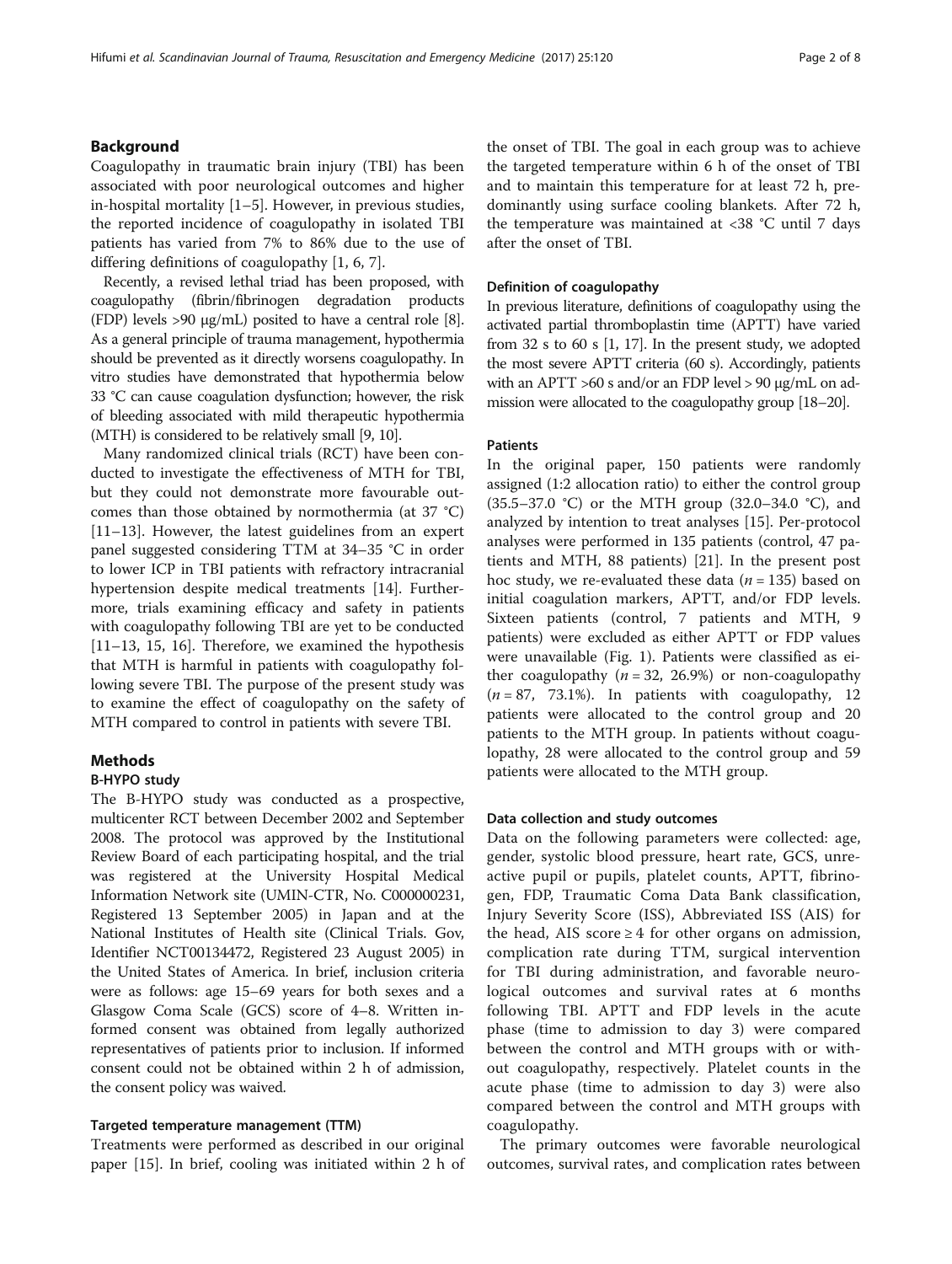<span id="page-2-0"></span>

coagulopathy and non-coagulopathy patients, and between the control and MTH groups with or without coagulopathy. The Glasgow Outcome Scale (GOS) at 6 months, was assessed by a neurosurgeon, a neurologist, or an emergency physician who was unaware of the patient's treatment. Good recovery and moderate disability according to the GOS scores at 6 months after injury were designated as a favorable neurological outcome. Fatal arrhythmia, thrombocytopenia, severe pneumonia, sepsis, and disseminated intravascular coagulation were defined as complications [[22\]](#page-7-0).

#### Statistical analyses

Baseline characteristics were compared between coagulopathy and the non-coagulopathy patients. Then, baseline characteristics, favorable neurological outcomes, and survival and complication rates were compared between the control (35.5–37 °C) and MTH (32–34 °C) groups, with or without coagulopathy. Changes in APTT and FDP levels from admission to day 3 and ICP from day 1 to 1 day after rewarming were compared between the control and MTH groups with or without coagulopathy.

Continuous variables were analyzed using the Mann– Whitney U test and categorical comparisons were performed using Fisher's exact test. Statistical analyses were performed using JMP version 11 software (SAS Institute, Cary, NC, USA). Results are presented as n (%) or medians (interquartile ranges, IQRs). P-values  $\leq 0.05$  were considered statistically significant.

### Results

## Comparison of baseline characteristics, neurological outcomes, survival rates, and complication rates between coagulopathy and non-coagulopathy patients

Coagulopathy occurred in 26.9% of included patients. No significant differences in baseline characteristics were observed between coagulopathy patients and noncoagulopathy patients, except for gender (Table [1\)](#page-3-0). As expected, APTT in coagulopathy patients was significantly prolonged when compared to non-coagulopathy patients (median, IQR: 42.9 s [34.2–84.5] vs. 28.3 s [25.5–34.3],  $P < 0.01$ ). The initial FDP in coagulopathy patients was significantly higher than that in noncoagulopathy patients (114.8 μg/mL [92.5–168.3] vs. 30.9 μg/mL [14.2–50.3], P < 0.01).

Although no significant difference in favorable neurological outcome  $(34.4\% \text{ vs. } 50.6\%, P = 0.15)$  and survival rates (56.3% vs. 72.4%,  $P = 0.12$ ) was observed between coagulopathy and non-coagulopathy patients, these values were lower in coagulopathy patients. There was no difference between two groups in the complication rate  $(P = 0.85)$ .

## Comparison of baseline characteristics between the control (35.5–37 °C) and MTH (32–34 °C) groups in the patients with or without coagulopathy

No significant differences in patient characteristics were observed between the control and MTH groups among patients with or without coagulopathy (Table [2](#page-4-0)).

## Comparison of neurological outcomes, survival rates and complication rates between the control and MTH groups in patients with or without coagulopathy

Among patients with coagulopathy, favorable neurological outcomes and survival rates were comparable between the control and MTH groups (33.3% vs. 35.0%,  $P = 1.00$ ; 50.0% vs. 60.0%,  $P = 0.72$ ) with no difference in complication rates (Table [3](#page-4-0), left).

In patients without coagulopathy, the survival rate was significantly lower and the complication rate was significantly higher in the MTH group compared to the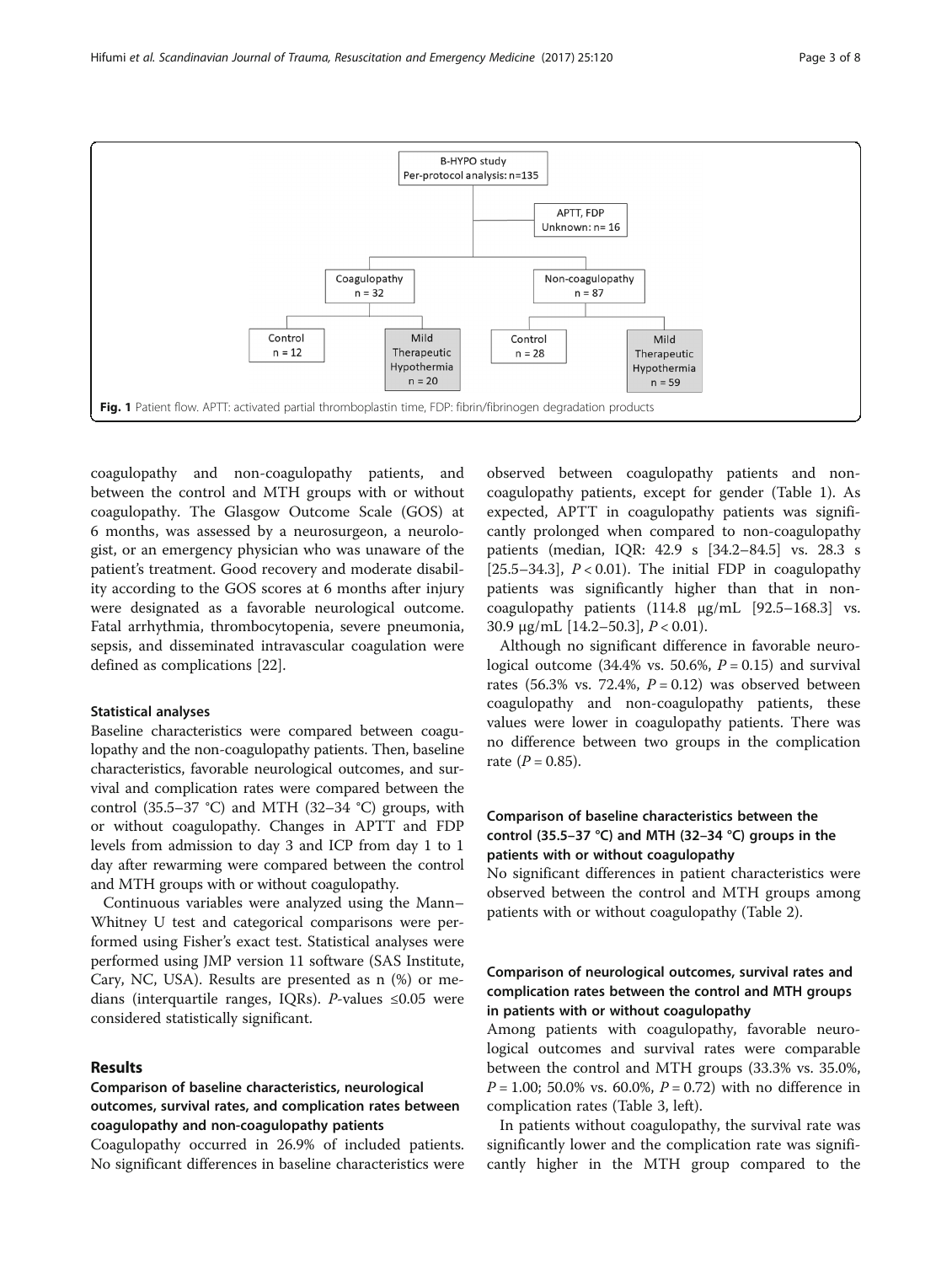|                                                                      | Coagulopathy<br>$n = 32$ | Non-coagulopathy<br>$n = 87$ | $P$ -value |
|----------------------------------------------------------------------|--------------------------|------------------------------|------------|
| Age (years)                                                          | $42(22 - 56)$            | $42(21-55)$                  | 0.55       |
| Male                                                                 | 27(87.1)                 | 52(61.1)                     | < 0.01     |
| Systolic blood pressure (mmHg)                                       | 151 (124-170)            | 142 (114-179)                | 0.48       |
| Heart rate (beats/min)                                               | $83(71 - 110)$           | 86 (70-106)                  | 0.89       |
| Glasgow Coma Scale score                                             | $6(4-7)$                 | $6(4-7)$                     | 0.60       |
| Unreactive pupil or pupils                                           | 14(43.8)                 | 37 (42.5)                    | 1.00       |
| Platelet counts $(x10^4/\text{mm}^3)$                                | 23.7 (18.4-29.3)         | $22.7(17.1-27.4)$            | 0.52       |
| APT(s)                                                               | 42.9 (34.2-84.5)         | 28.3 (25.5-34.3)             | < 0.01     |
| $FDP$ ( $\mu$ g/mL)                                                  | 114.8 (92.5-168.3)       | 30.9 (14.2-50.3)             | < 0.01     |
| Fibrinogen (mg/dL)                                                   | 206 (140-267)            | 202 (165-243)                | 0.87       |
| TCDB classification                                                  |                          |                              | 0.77       |
| Diffuse injury grade I                                               | 0(0)                     | 2(2.3)                       |            |
| Diffuse injury grade II                                              | 11(34.4)                 | 25(28.7)                     |            |
| Diffuse injury grade III                                             | 7(21.9)                  | 12 (13.8)                    |            |
| Diffuse injury grade IV                                              | 1(3.1)                   | 3(3.5)                       |            |
| Non-evacuated mass/Evacuated mass                                    | 1/12                     | 4/41                         | 0.68       |
| Surgical operation for TBI                                           | 16(51.6)                 | 58 (66.7)                    | 0.19       |
| Injury severity score                                                | $25(21-34)$              | $25(17-30)$                  | 0.09       |
| AIS score for head                                                   | $4(4-5)$                 | $4(4-5)$                     | 0.16       |
| Favorable outcome                                                    | 11(34.4)                 | 44 (50.6)                    | 0.15       |
| Survival rate                                                        | 18 (56.3)                | 63 (72.4)                    | 0.12       |
| Overall complication rate                                            | 4(12.5)                  | 12 (13.8)                    | 0.85       |
| Values are presented as n (%) or modian (interguartile ranges, IOBs) |                          |                              |            |

## <span id="page-3-0"></span>Table 1 Patient characteristics

Values are presented as n (%) or median (interquartile ranges, IQRs)

MTH mild therapeutic hypothermia, AIS abbreviated injury score, TBI traumatic brain injury, CT computed tomography, FDP fibrin degradation products, TCDB Traumatic Coma Data Bank

control group (89.3% vs. 64.4%,  $P = 0.02$  and 0% vs. 20.3%,  $P < 0.01$ , respectively; Table [3,](#page-4-0) right).

## Comparison of APTT and FDP levels between the fever control and MTH groups in patients with or without coagulopathy

In patients with coagulopathy, there was no significant difference in APTT or FDP levels between the two groups at the time of admission; however, APTT was significantly prolonged in the MTH group compared to the control group on day 3 ( $P < 0.05$ ; Fig. [2](#page-5-0)).

In patients without coagulopathy, there was no significant difference in APTT or FDP levels between the two groups at the time of admission; however, FDP levels were significantly lower in the MTH group compared to the control group on day 1 ( $P < 0.05$ ; Fig. [2](#page-5-0)).

## Comparison of platelet counts between the control and MTH groups in patients with coagulopathy

In patients with coagulopathy, there were no significant differences in platelet counts between the two groups

at the time of admission to 1 day after rewarming (Additional file [1\)](#page-6-0).

## Comparison of ICP between the fever control and MTH groups in patients with or without coagulopathy

In patients with coagulopathy, the median ICP was 20 (10–46) mmHg, 21 (14–34) mmHg, and 19 (13–37) mmHg on day 1, day 3, and 1 day after rewarming, respectively. In patients without coagulopathy, the median ICP was 15 (10–22) mmHg, 15 (9–19) mmHg, and 21 (16–33) mmHg on day 1, day 3, and 1 day after rewarming, respectively. ICP was significantly higher in patients with coagulopathy compared to patients without coagulopathy on day 3 ( $p < 0.01$ ).

In patients with coagulopathy, ICP did not differ between the control and MTH groups on day 1, day 3, or 1 day after rewarming (Fig. [3](#page-5-0), left). In patients without coagulopathy, ICP was significantly lower in the MTH group compared to the control group on day 1 and at 1 day after rewarming (Fig. [3](#page-5-0), right).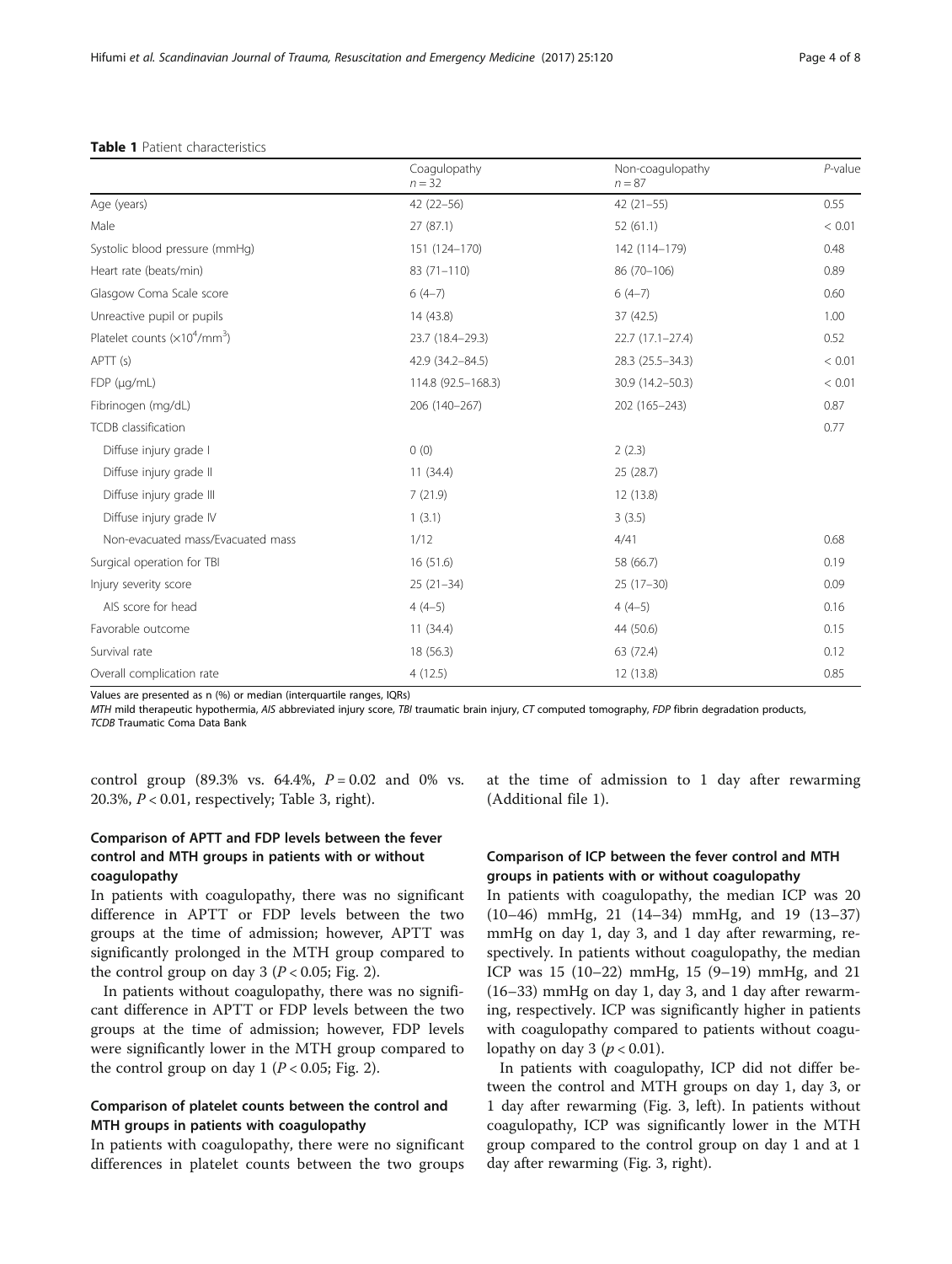| Variable                              | Coagulopathy                              |                                              |            | Non-Coagulopathy                          |                                              |            |
|---------------------------------------|-------------------------------------------|----------------------------------------------|------------|-------------------------------------------|----------------------------------------------|------------|
|                                       | Control<br>$(35.5 - 37.0 °C)$<br>$n = 12$ | <b>MTH</b><br>$(32.0 - 34.0 °C)$<br>$n = 20$ | $P$ -value | Control<br>$(35.5 - 37.0 °C)$<br>$n = 28$ | <b>MTH</b><br>$(32.0 - 34.0 °C)$<br>$n = 59$ | $P$ -value |
| Age (years)                           | $31(21-55)$                               | 48 (25-58)                                   | 0.34       | $41(23-57)$                               | $42(20 - 55)$                                | 0.93       |
| Male                                  | 9(81.8)                                   | 18 (90.0)                                    | 0.60       | 16(59.3)                                  | 36(62.1)                                     | 0.82       |
| Systolic blood pressure (mmHg)        | 162 (128-177)                             | 138 (122-160)                                | 0.15       | 142 (115-183)                             | 143 (110-175)                                | 0.88       |
| Heart rate (beats/min)                | $77(71-95)$                               | $94(71 - 113)$                               | 0.34       | $86(65 - 106)$                            | 85 (72-104)                                  | 0.94       |
| Glasgow Coma Scale score              | $6(5-7)$                                  | $6(4-7)$                                     | 0.72       | $6(5-7)$                                  | $6(4-7)$                                     | 0.65       |
| Unreactive pupil or pupils            | 5(41.7)                                   | 9(45.0)                                      | 1.00       | 12 (42.9)                                 | 25 (42.4)                                    | 1.00       |
| Platelet counts $(x10^4/\text{mm}^3)$ | 22.4 (18.7-29.3)                          | 24.5 (16.8-29.2)                             | 0.91       | 26.2 (16.7-29.8)                          | $22.1(17.1-26.2)$                            | 0.14       |
| APTT (s)                              | 42.8 (27.3-81.9)                          | 44.9 (35.4-87.1)                             | 0.73       | 27.4 (24.3-36.2)                          | 28.9 (25.7-33.2)                             | 0.58       |
| FDP (µg/mL)                           | 168 (88.1-200.5)                          | 106 (92.4-142.2)                             | 0.17       | 37.5 (12.3–47.9)                          | $26(16.5 - 55.6)$                            | 0.91       |
| Fibrinogen (mg/dL)                    | 228 (125-271)                             | 189 (164-246)                                | 0.94       | 203 (167-264)                             | 199 (164-235)                                | 0.49       |
| TCDB classification                   |                                           |                                              | 0.77       |                                           |                                              | 0.30       |
| Diffuse injury grade I                | 0(0)                                      | 0(0)                                         |            | 1(3.6)                                    | 1(1.7)                                       |            |
| Diffuse injury grade II               | 5(41.7)                                   | 6(30.0)                                      |            | 8(28.6)                                   | 17(28.8)                                     |            |
| Diffuse injury grade III              | 2(16.7)                                   | 5(25.0)                                      |            | 6(21.4)                                   | 6(10.2)                                      |            |
| Diffuse injury grade IV               | 0(0)                                      | 1(5.0)                                       |            | 2(7.1)                                    | 1(1.7)                                       |            |
| Non-evacuated mass/Evacuated mass     | 0/5                                       | 1/7                                          | 0.81       | 0/11                                      | 4/30                                         | 0.56       |
| Surgical operation for TBI            | 7(58.3)                                   | 9(47.4)                                      | 0.72       | 18 (64.3)                                 | 40 (67.8)                                    | 0.81       |
| Injury severity score                 | $25(21-25)$                               | $34(22 - 36)$                                | 0.08       | $22(16-29)$                               | $25(17-34)$                                  | 0.36       |
| AIS score for head                    | $5(4-5)$                                  | $4(4-5)$                                     | 0.50       | $4(4-5)$                                  | $4(4-5)$                                     | 0.20       |
| AIS score $\geq$ 4 for other organs   | 0(0)                                      | 4(20.0)                                      | 0.27       | 3(10.7)                                   | 4(6.8)                                       | 0.67       |

<span id="page-4-0"></span>Table 2 Comparison of patient characteristics

Values are presented as n (%) or median (interquartile ranges, IQRs)

MTH mild therapeutic hypothermia, AIS abbreviated injury score, TBI traumatic brain injury, CT computed tomography, FDP fibrin degradation products, TCDB Traumatic Coma Data Bank

## Discussion

In the present post hoc study, coagulopathy occurred in 32 (26.9%) of 119 patients with severe TBI. In patients with coagulopathy, favorable neurological outcomes were recorded in one third of patients and their survival rate was greater than 50%. Outcomes were similar between the MTH and control groups with no significant difference in complication rate, although prolongation of APTT lasted to day 3 in the MTH group. Consequently, we posit that both control and MTH have utility in the treatment of severe TBI in patients with coagulopathy on admission.

Tokutomi et al. examined the effects of hypothermia on several coagulation parameters (PT, APTT, platelet count, and AT-III) and performed a comparison with normothermia in TBI patients. They reported a trend toward a prolonged APTT in the hypothermia group on days 5 and 7 ( $P = 0.07$  and  $P = 0.06$ , respectively). In the

Table 3 Comparison of neurological outcomes and complication rates between coagulopathic and non-coagulopathic patients, and between the MTH (32–34 °C) and control (35.5–37 °C) groups with or without coagulopathy

| Variable                  | Coagulopathy<br>$n = 32$           |                                              |            | Non-Coagulopathy<br>$n = 87$       |                                              |         |
|---------------------------|------------------------------------|----------------------------------------------|------------|------------------------------------|----------------------------------------------|---------|
|                           | Control (35.5-37.0 °C)<br>$n = 12$ | <b>MTH</b><br>$(32.0 - 34.0 °C)$<br>$n = 20$ | $P$ -value | Control (35.5-37.0 °C)<br>$n = 28$ | <b>MTH</b><br>$(32.0 - 34.0 °C)$<br>$n = 59$ | P-value |
| Favorable outcome         | 4(33.3)                            | 7(35.0)                                      | 1.00       | 16(57.1)                           | 28 (47.5)                                    | 0.49    |
| Survival rate             | 6(50.0)                            | 12(60.0)                                     | 0.72       | 25 (89.3)                          | 38 (64.4)                                    | 0.02    |
| Overall complication rate | (8.3)                              | 3(15.0)                                      | 1.00       | 0(0)                               | 12 (20.3)                                    | < 0.01  |

MTH mild therapeutic hypothermia

Neurological outcomes were evaluated 6 months after brain injury

Complications occurring during targeted temperature management were recorded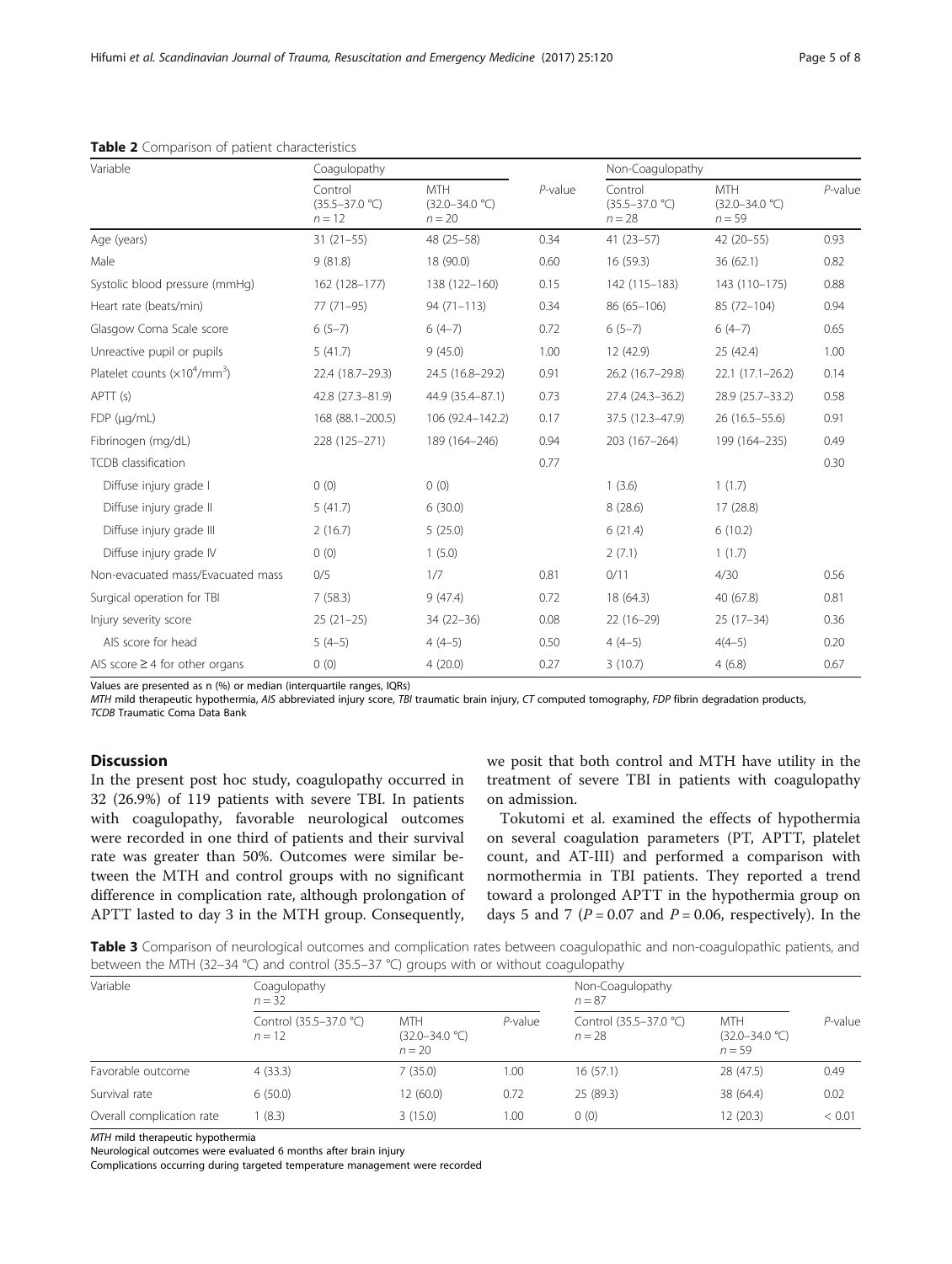<span id="page-5-0"></span>

present study, the APTT in the MTH group at the time of admission  $(28.8 \pm 2.7 \text{ s})$  did not differ from that of the control group  $(29.3 \pm 5.7 \text{ s})$ . Although the inclusion criterion used in the present study was a severely prolonged APTT of >60 s [[23](#page-7-0)], the APTT in the MTH group among patients with coagulopathy was comparable to Tokutomi's data and found to be significantly prolonged on day 3 compared to the control group [\[23\]](#page-7-0).

Genet et al. examined the pathophysiology of traumainduced coagulopathy between isolated TBI and non-TBI patients, and concluded that hemostatic, vascular, and endothelial responses were comparable [[24](#page-7-0)]. Theoretically, APTT indicates the activity of the intrinsic and common

pathways of coagulation, and prolongation of the APTT indicates the presence of a coagulation disorder [[25](#page-7-0)]. Among patients with coagulopathy included in the present study, APTT was prolonged in the MTH group compared to the fever control group and reached statistical significance on day 3 (Fig. 2a). These findings are attributable to the speed of decreased biochemical reactions due to the decreased core body temperature in the MTH group. A similar trend was observed in patients without coagulopathy; however, this difference did not reach statistical significance (Fig. 2b). On the other hand, FDP levels in patients with coagulopathy were markedly elevated at the time of admission, as expected (Fig. 2c). The elevation

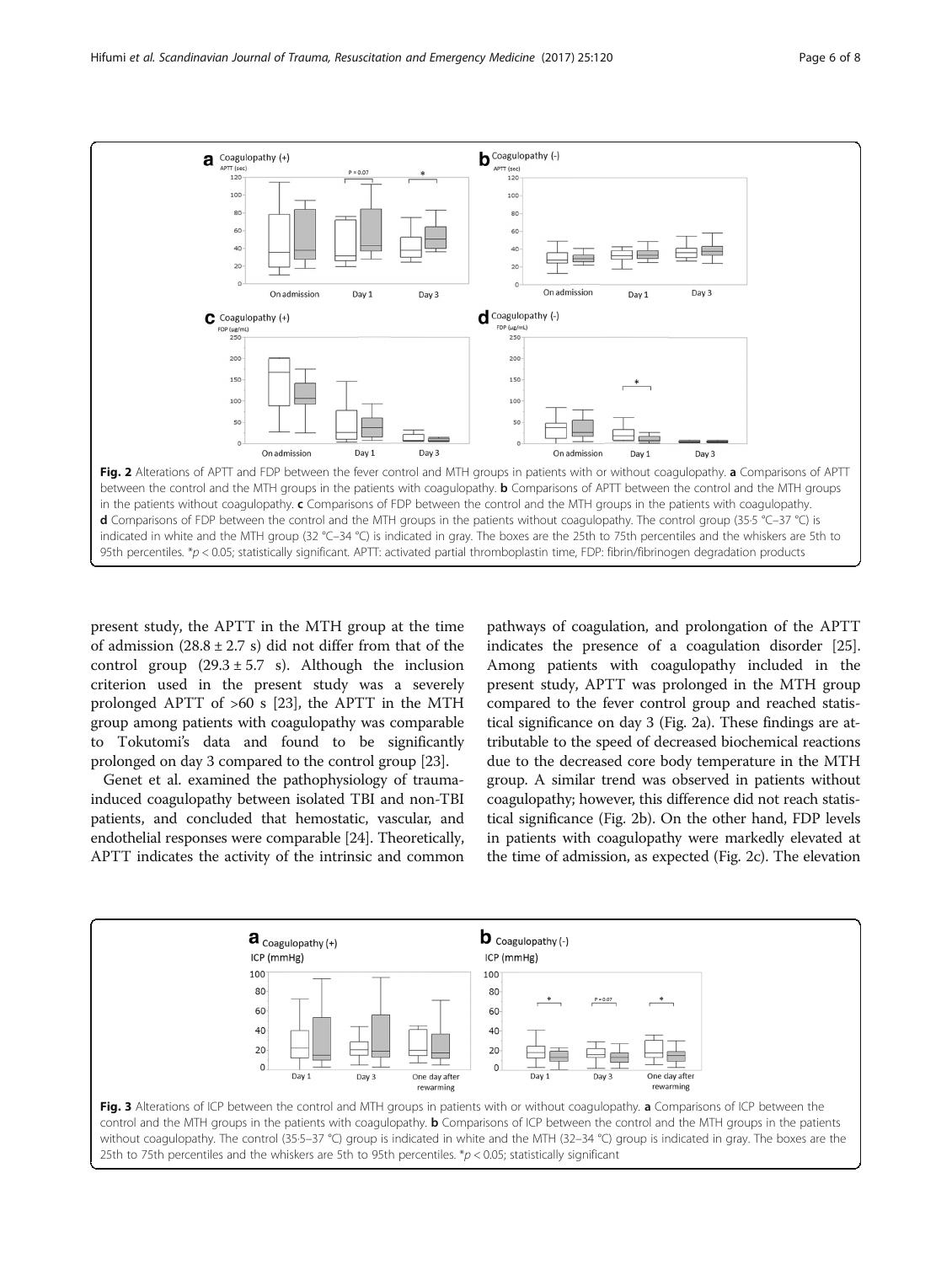<span id="page-6-0"></span>indicated acceleration of systemic fibrin deposition and secondary fibrinolysis/fibrinogenolysis by plasmin [[24](#page-7-0)]. The values gradually decreased until day 3, both in the control and MTH groups, without statistical significance.

Polderman reported that very mild hypothermia (35 °C) does not affect coagulation and can be safely used even in patients at high risk of bleeding [\[9](#page-7-0)]. In addition, regarding mild hypothermia (33–35 °C), Wolberg et al. examined healthy volunteers and found that enzyme activities and platelet activation were not reduced at 33 °C [\[26\]](#page-7-0). Therefore, Gando et al. posited that isolated mild hypothermia at 33 to 35 °C does not have severe effects on hemostasis in typical clinical trauma settings [\[27\]](#page-7-0). Based on our study, MTH did not seem to negatively affect the outcomes in patients with coagulopathy following severe TBI on admission; therefore, the present study indicates that MTH may be applicable even in patients with severe TBI and coagulopathy. Typically, TBI-associated coagulopathy is not related to visual blood loss [[28\]](#page-7-0); therefore, clinicians should attend to intracranial hemorrhage and organs with ongoing bleeding. In fact, patients with an AIS score  $\geq$  3 for other organs treated with mild therapeutic hypothermia had a mortality rate greater than 80% in the present study (data not shown).

In the patients with coagulopathy, ICP tended to be high with wide ranges both in the control and the MTH groups, compared to those in the patients without coagulopathy during the periods of the targeted temperature managements, day 1 and day 3 (Fig. [3a, b](#page-5-0)). These differences might contribute their low rates of favorable neurological outcome and survival both in the fever control and MTH groups with coagulopathy (Table [3\)](#page-4-0).

There are several limitations to the present study. First, the original study was terminated before the full sample size had been recruited. Additionally, the sample size was further reduced from 150 to 119 patients as APTT and/or FDP values could not be obtained in 16 out of 135 patients. These factors may have biased the outcomes of the present study. Second, d-dimer levels are the most specific test for coagulopathy in TBI [[29\]](#page-7-0); however, the number of patients with ddimer levels measured at the time of arrival was small in the present study. Further, PT could not be examined due to unavailability of the dataset. Third, an extremely small number of patients were included in this study (coagulopathy occurred in only 32 patients), and the results require confirmation in a larger cohort. Beta-error may have also existed. Fourth, although there was no significant difference in age  $(p = 0.34)$ , patients in fever control group were younger than those in MTH group (median age 31 years vs. 48 years). Therefore, additional studies adjusted for background factors will be required. Finally, as the present study was a post hoc subanalysis, selection bias may have been present.

## Conclusion

Our study suggests that in comparison to control, MTH does not worsen the outcome of patients with coagulopathy following severe TBI.

## Additional file

[Additional file 1:](dx.doi.org/10.1186/s13049-017-0465-y) Comparison of platelet counts between the control and MTH groups in patients with coagulopathy. MTH, mild therapeutic hypothermia. Values are presented as median (interquartile ranges, IQRs). (DOCX 13 kb)

#### Abbreviations

AIS: Abbreviated Injury Severity Score; APTT: activated partial thromboplastin time; B-HYPO: Brain Hypothermia study group; FDP: fibrin/fibrinogen degradation products; GCS: Glasgow Coma Scale; ICP: intracranial pressure; ISS: Injury Severity Score; MTH: mild therapeutic hypothermia; RCT: randomized controlled trial; TBI: traumatic brain injury; TTM: targeted temperature management

#### Acknowledgments

Not applicable.

#### Funding

This study was supported by research project grants from the Japanese Ministry of Health, Labour and Welfare (H-14-shinkin-005, H-15-shinkin-001, and H-16-shinkin-001) and by the Japanese Human Science Association, 2002–2004.

#### Availability of data and materials

The datasets used in the current study are available from the corresponding author on reasonable request.

#### Authors' contributions

TH planned and conducted the statistical analyses on the database, appraised the background literature, prepared the first draft of the manuscript, and coordinated subsequent revisions. KK, SY, and KD contributed to collect the data. YK, YO and TM contributed to planning the analyses and to drafting and reviewing the manuscript. All authors read and approved the final manuscript and agree to be accountable for all aspects of the work.

#### Ethics approval and consent to participate

The protocol was approved by the Institutional Review Board of each participating hospital.

#### Consent for publication

Not applicable.

#### Competing interests

The authors declare that they have no competing interests.

#### Publisher's Note

Springer Nature remains neutral with regard to jurisdictional claims in published maps and institutional affiliations.

#### Author details

<sup>1</sup>Department of Emergency, Disaster and Critical Care Medicine, Kagawa University Hospital, 1750-1 Ikenobe, Miki, Kita, Kagawa 761-0793, Japan. 2 Department of Emergency Medicine, Tokuyama Central Hospital, 1-1 Kouda, Shunan, Yamaguchi 745-8522, Japan. <sup>3</sup>Advanced Medical Emergency and Critical Care Center, Yamaguchi University School of Medicine, 1-1-1 Minami